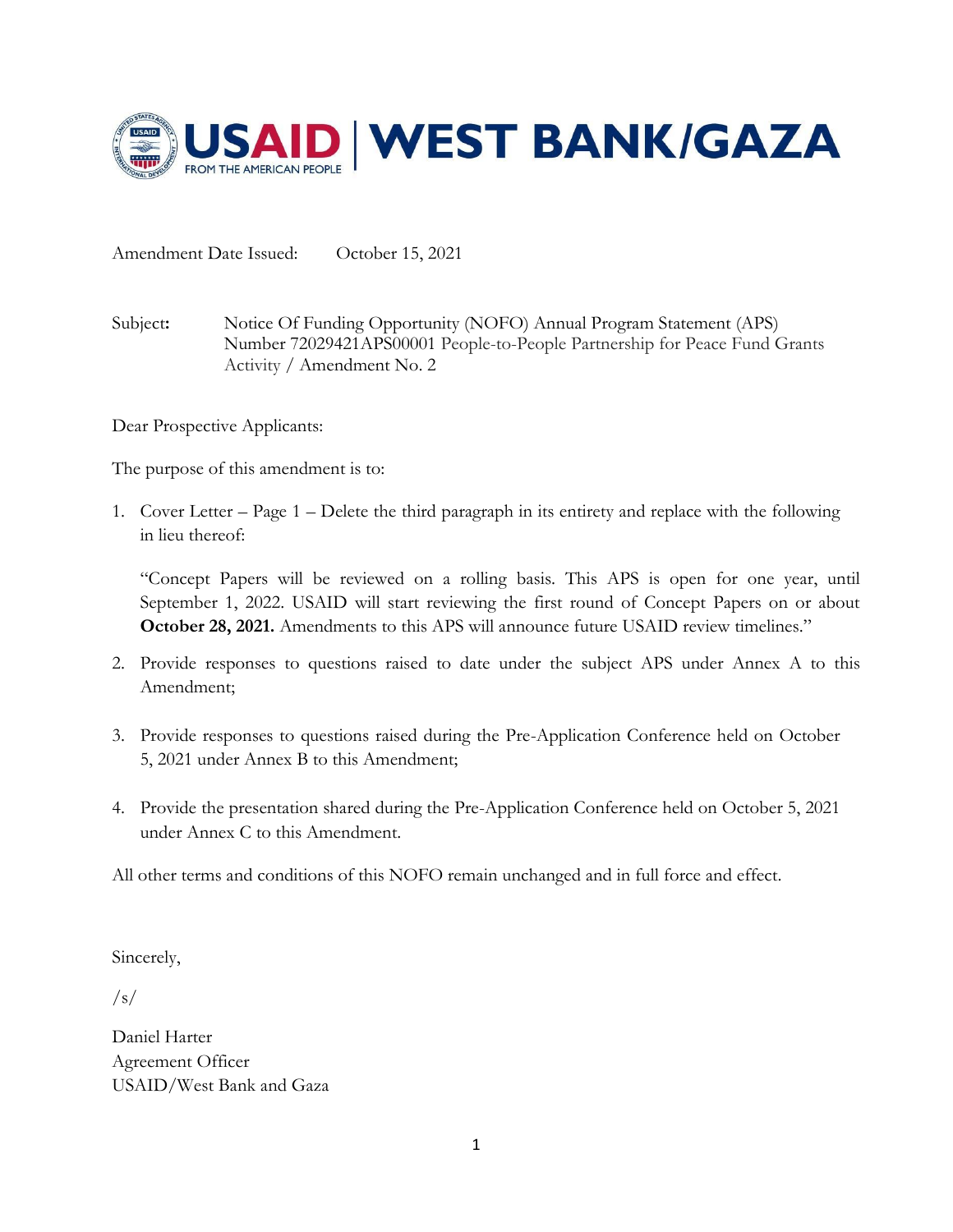## **Annex A - Questions and Answers**

- 1. Would a joint project between Jews and Bedouin in the Negev meet the eligibility criteria? USAID Response: Proposed projects need to meet the goal and objectives of the APS. There is no restriction to the categories of participants.
- 2. Must the program be entirely new, or can an organization have run it successfully in the past? USAID Response: Proposed programs can be entirely new or ones that have run successfully in the past as long as they meet the goals and objectives of the APS.
- 3. Given the broad definition of People-to-People under this APS, could the project include only Israeli or only Jewish participants, as long as a strong case is made that the proposed activities promote greater understanding, trust, and cooperation, or support peacebuilding? USAID Response: Yes, it will be up to the applicant to demonstrate that proposed activities promote the stated objectives in the APS.
- 4. The APS places emphasis on grassroots work, but it appears this is not a prerequisite for funding consideration. Would a project that involves Israeli and Palestinian or Jewish and Arab people in influential positions, such as social change leaders, academics, or public office holders, be eligible for funding? USAID Response: To be eligible for consideration, proposed programs need to respond to the

goal and objectives of the APS.

- 5. How does USAID see the scope of this opportunity compared to the recentlyreleased *CMM People-to-People Reconciliation Fund Program* (NOFO 72029421RFA00001), which emphasized some similar programming in terms of promoting cooperation through Israeli/Palestinian partnerships? USAID Response: This opportunity is broader in scope and has a more relaxed definition of the people-to-people requirement.
- 6. Is working with Palestinians in Israel who are citizens and working with Palestinians in the West Bank and/or Gaza eligible for this grant and would it be considered cross border work? USAID Response: There is no requirement for the project to be cross border. It will be up to the applicant to demonstrate that proposed activities promote the stated objectives in the APS.
- 7. For the engagement between Palestinians and Israelis, do the Israelis need to be Jewish? If yes, can participants be Palestinian with key leaders being both Jewish and Palestinian? (Mainly in reference to capacity building, knowledge transfer, building a cross border ecosystem, etc.). USAID Response: The Israeli participants can be either Arab or Jewish citizens, or both.
- 8. In the concept introduction part of the technical application, what does USAID mean by identifying "potential triggers as they relate to the proposed activities?" What is being triggered?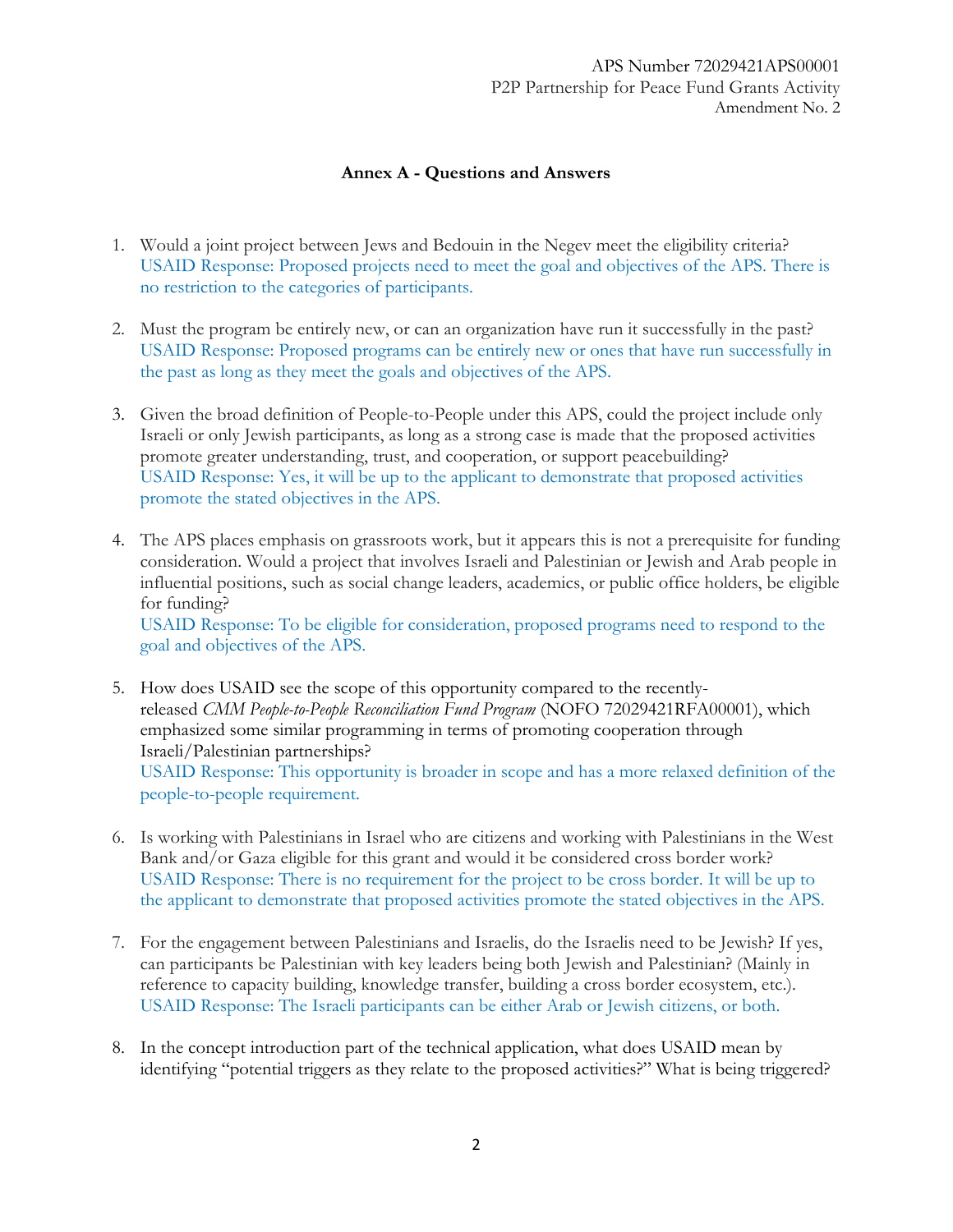USAID Response: Applicants are requested to explain the triggers that caused the conflict/issue that is being addressed or targeted in the proposed program.

- 9. Is it beneficial to touch on more than one focus area? USAID Response: It will be up to the applicant to demonstrate that proposed focused areas promote stated objectives in the APS
- 10. Can our program/application target more than one illustrative focus area? USAID Response: Yes.
- 11. Are areas classified as C in the Palestinian territories considered legal boundaries, and it is permissible to work with them and target those areas in the project? USAID Response: This funding opportunity seeks people-to-people activities between all Israelis and Palestinians.
- 12. Is there a minimum grant amount for a three year proposal? USAID Response: Not at this time. Please note the information in Section B on the projected resources available
- 13. Am I correct in understanding that the first stage requires only the Concept Paper, and not a separate, delineated budget? USAID Response: Correct, Phase 1 is the concept paper stage only
- 14. Is there an expected publication date for the future review schedule? USAID Response: The APS is open for the year and USAID will be reviewing concepts on a rolling basis.
- 15. Please confirm that as a first step in the process, Applicants should only submit a 7-page Concept Paper. USAID Response: See response to Q #13 above.
- 16. If possible, please provide an indication of the estimated duration of the three-step process, from the presentation of the Concept Paper up to the award. USAID Response: Depending on the success of an application, each submission will have their own timeline to potential award
- 17. In Section III, Institutional Capability, please confirm that the Applicant may include information about the prime party as well as the rest of the organizations forming part of the team. USAID Response: The information requested is for the prime applicant. The prime applicant can determine if it is necessary to submit information forming the team/consortium.
- 18. Please confirm that a Start-Up organization meeting all USAID requirements of financial and management capacity can lead a team of local organizations to develop a Concept Paper Application.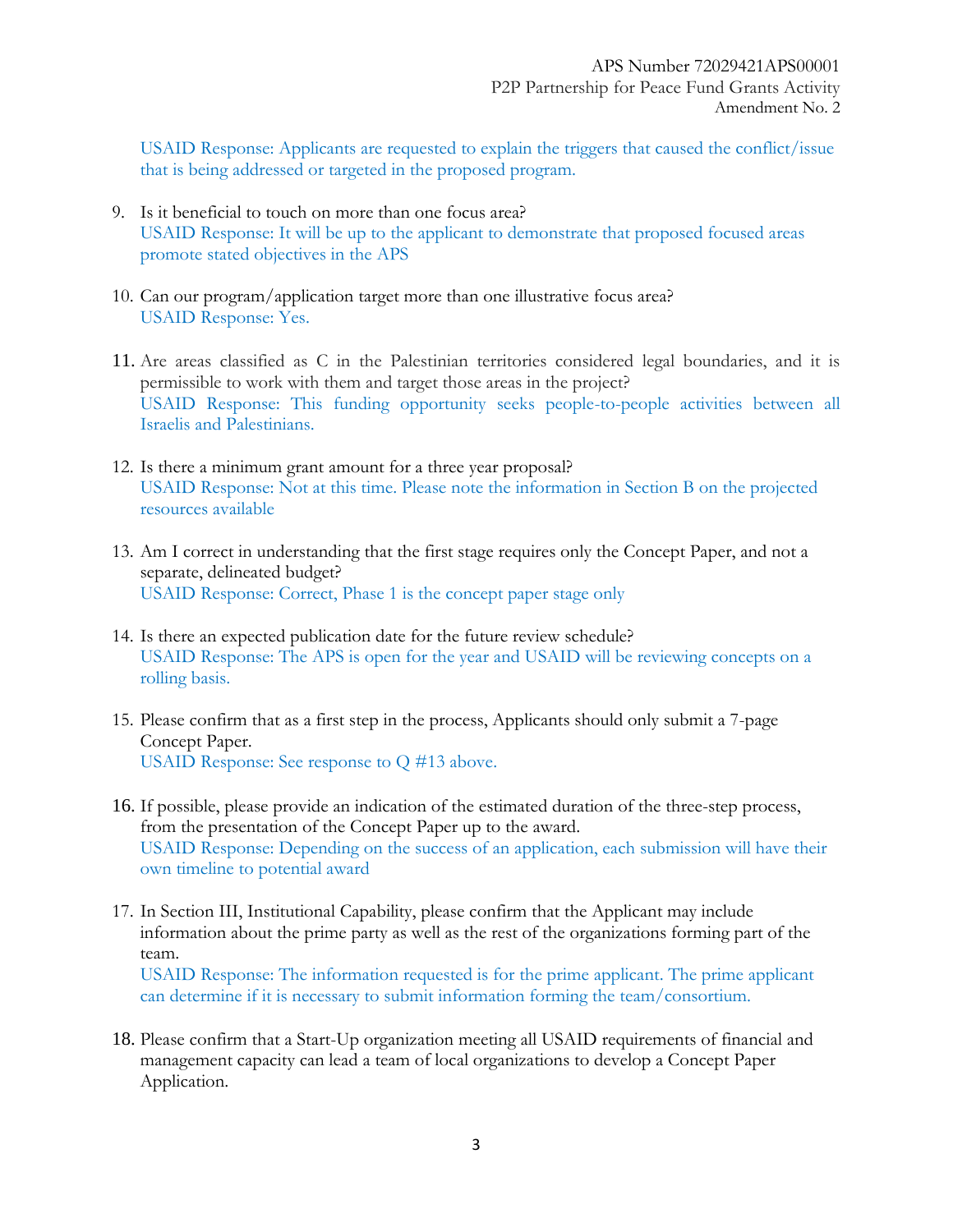USAID Response: USAID does not define the term "start-up." If an organization is a new partner, it will be subject to USAID's risk assessment and pre-award requirements.

19. Noting the estimated start date on or about December 2021 (pg. 9), what is USAID's anticipated notification timeline for concept notes submitted on or around October 8 to receive approval to move on to the next co-creation phase? What is the notification timeline for rejected concept notes?

USAID Response: See #16. Each application will have their own timeline to potential award

- 20. What are the benefits of having joint applications with co-applicants, vs. a single applicant? USAID Response: This is up to the applicants to determine. Please submit the best application that will meet USAID criteria and objectives of this APS
- 21. If there are co-applicants to the application, does the money go directly from USAID to the coapplicants or does it go through the main applicant? In other words, would the co-applicants get a check from USAID or would it be funneled through the main applicant? USAID Response: The only direct relationship USAID will have is with the prime organization. As such, US federal funds will be transferred to the prime organization only.
- 22. If an organization gets funding in the first year of MEPPA, are they eligible for future funding under MEPPA? Or is it recommended to apply for multi-year funding? USAID Response: This is a stand-alone funding opportunity and is part of the overall MEPPA initiative. As applicants, you will need to decide whether you are applying for a proposed program of one year or multiple years. This APS is currently open for one year, subject to availability of funds, applications are accepted through September 2, 2022.
- 23. Does the grant include the cost of **building infrastructure** like building for an intended activity? USAID Response: Yes construction costs are allowable under USAID awards. However, please note that construction awards include additional restrictions and requirements to ensure that applicable construction standards are met
- 24. Does it allow **procurement of a car** for the activities sustainable transportation? USAID Response: Vehicles are considered restricted commodities and require further review and approval documentation. Approval considerations will take into account your proposed program and a cost effectiveness analysis. Please note that should applicants proceed to Phase 2, USAID will directly work with the applicant on these types of cost questions and concerns, there is no need to be concerned with these during Phase I, the Concept Paper submission.
- 25. Should we have a formal partnership with an I**sraeli organization** as a condition? USAID Response: That is not a condition for selection nor award.
- 26. Does this grant support buying equipment like medical devices USAID Response: If determined to be allocable and reasonable, medical devices are allowable under USAID awards, however they fall under the commodities category that require additional approvals due to safety requirements. Should this be relevant and applicable under any of the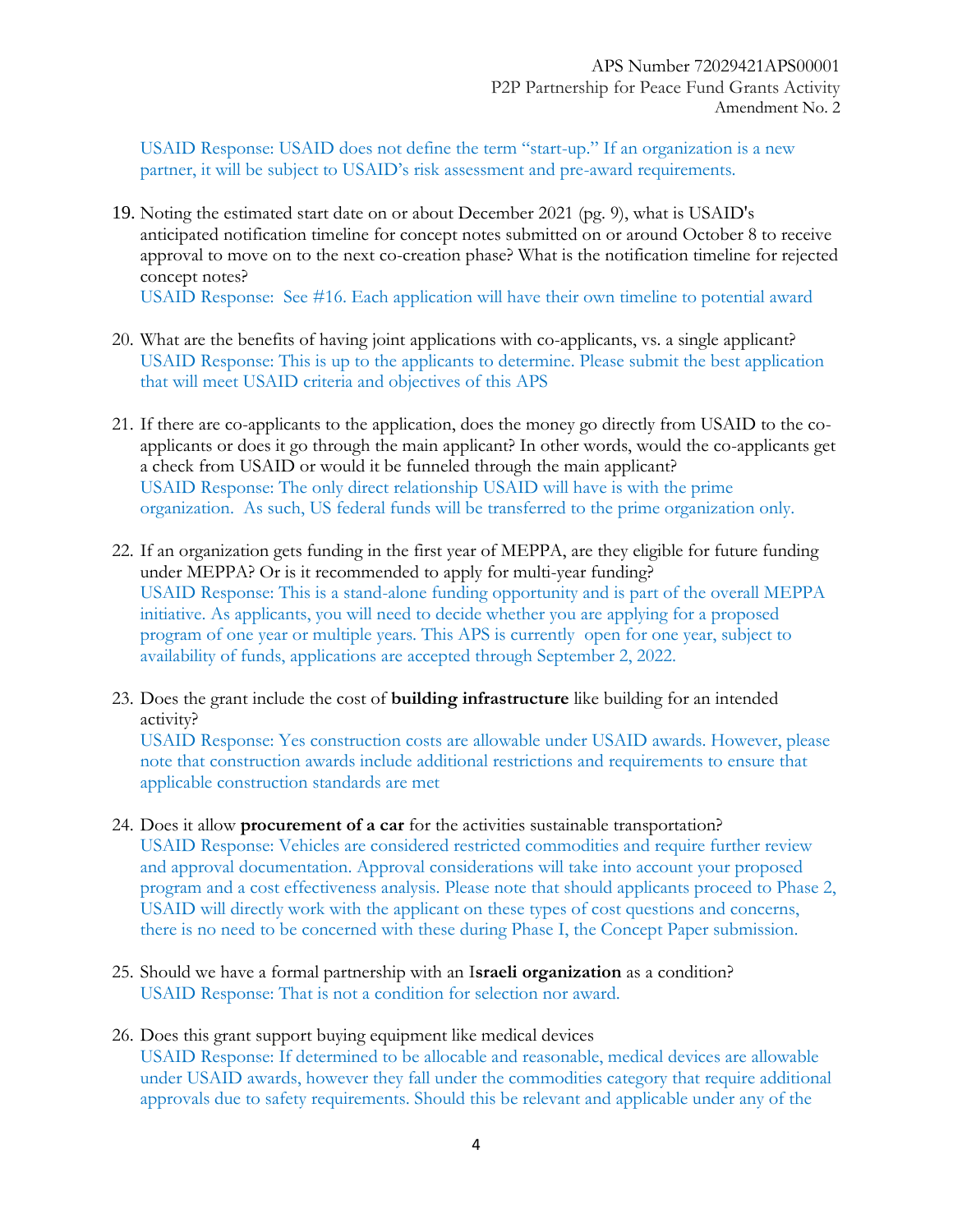apparently successful applications, USAID will work directly with the applicant during negotiations or post award on the paperwork and documentation needed to process these approvals.

- 27. Does the partner organization in Israel have a specific percentage of the project budget and how much is the percentage for the partner? USAID Response: No requirement or restriction to this extent exists under the APS. It is up to the applicants to determine the best and most optimal composition of their team given their proposed program.
- 28. Is it possible to buy a car in order to implement the project activities? USAID Response: See response to # 24 above.
- 29. Is the leading organization in Palestinian territories, should provide copies of IDs and person names who are working in the partner organization in Israel for vetting? USAID Response: If selected, USAID will work with the apparently successful applicants to complete all vetting requirements in accordance with Mission Order # 21 (Annex 3 of the APS)

[End of Annex A]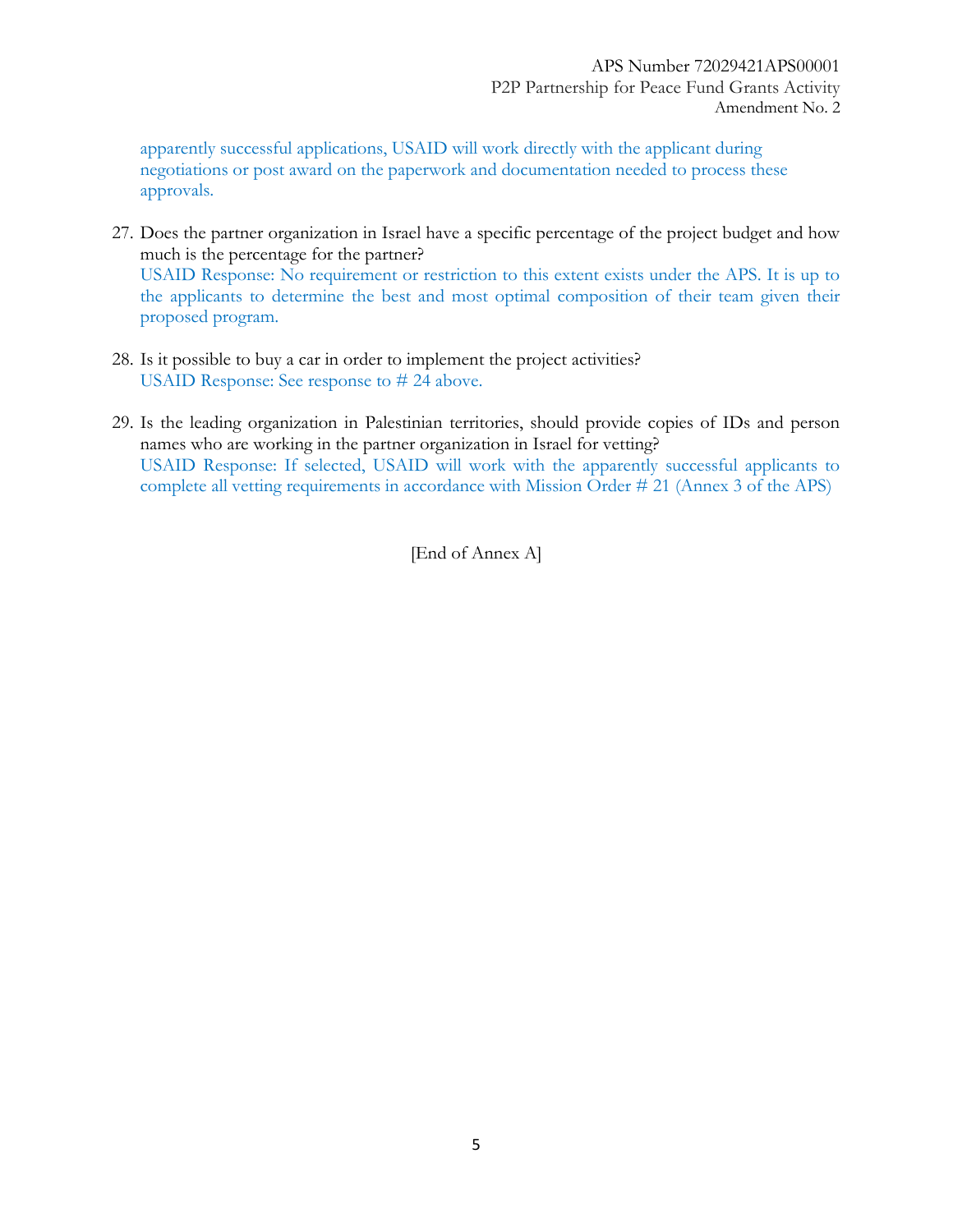## **Annex B – Questions and Answers / Pre-Application Conference**

- 1. Would a private sector company from Jerusalem, working in Hi Tech, be eligible? Project related to capacity building and internship USAID Response: Please refer to Section C 'Eligibility Information' of the APS. Qualified U.S. or non-U.S. organizations, non-profit, or for-profit entities may apply for funding under this APS.
- 2. What happened to the \$250,000,000 legislation package?

USAID Response: In 2020, through the Nita M. Lowey Middle East Partnership for Peace Act (MEPPA), Congress authorized \$250 million of funding over five years for its implementation. The Legislation sets forth two tracks: (1) the People-to-People Partnership for Peace Fund, implemented by USAID, which will provide funding to qualified organizations that help build the foundation for peaceful co-existence between Israelis and Palestinians and for a sustainable two-state solution; and (2) the Joint Investment for Peace Initiative, implemented by the U.S. International Development Finance Corporation (DFC), which will provide investments in, and support to, entities that carry out projects that contribute to the development of the Palestinian private sector economy in the West Bank and Gaza.

This APS is USAID's first solicitation issued under the parameters of USAID's People-to-People Partnership for Peace Fund.

- 3. Are projects related to Jewish and Arab Israeli relevant in p2p grants? USAID Response: Yes. The legislative framework for the Partnership for Peace Fund envisions a transformative approach to peacebuilding between Israelis and Palestinians to build broad-based, grassroots, and popular support for peaceful co-existence and a sustainable two-state solution. Under this APS USAID expects to target those beneficiaries most affected by the ongoing Israeli-Palestinian conflict.
- 4. What is a P2P approach ?

USAID Response: Please see Section 'A', subsection 'V' of the APS which includes a definition of the P2P as follows:

"For the purposes of this solicitation, the term 'people to people' is broadly defined as programming designed to reduce political, social, and economic barriers to peaceful interactions between Israeli and Palestinian societies and promote sustainable institutions and relationships for peaceful co-existence. As stated in the MEPPA legislation, USAID will prioritize support to efforts "that bring Israelis and Palestinians together." Recognizing that peacebuilding is a long-term endeavor, however, this definition includes initiatives within the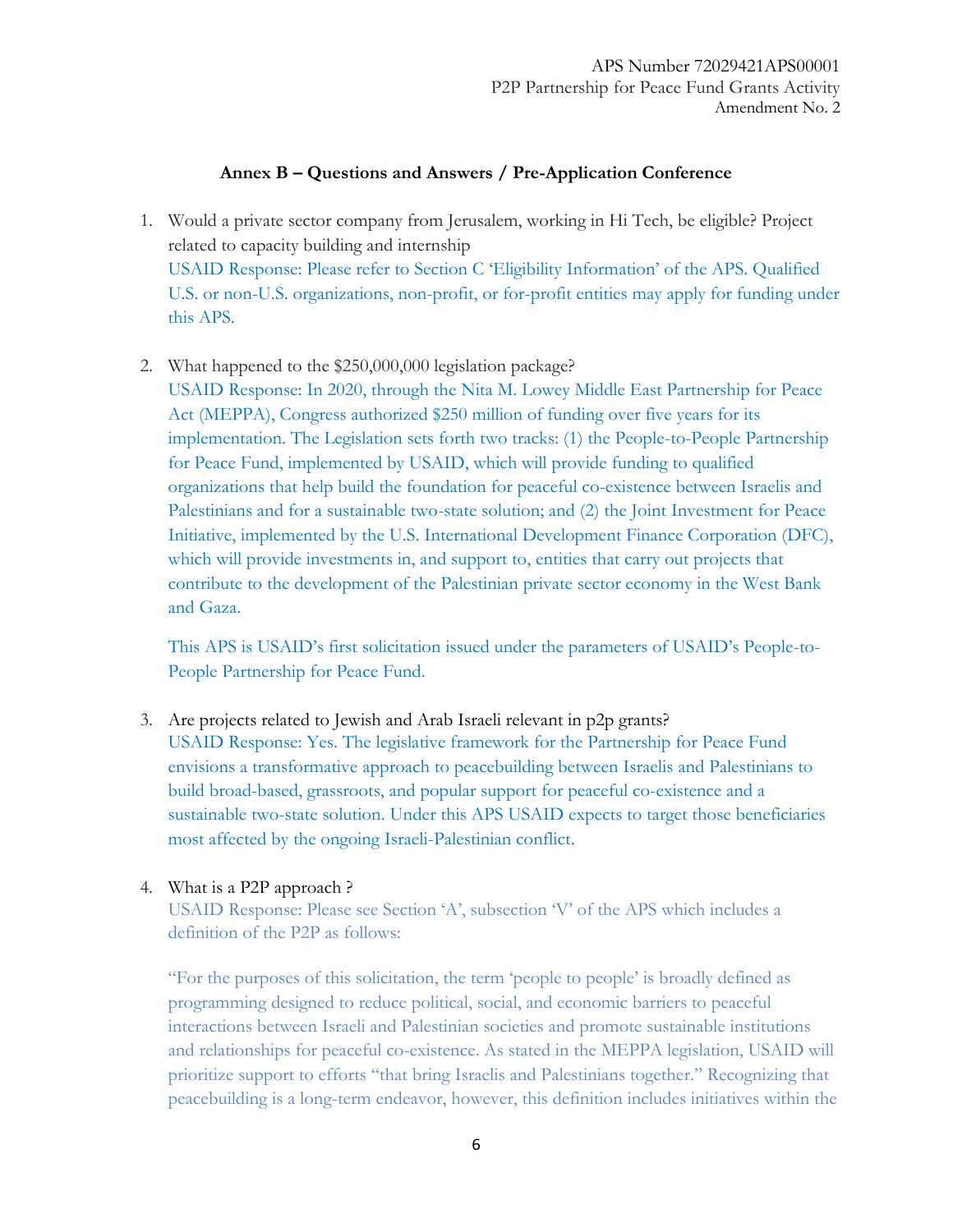respective societies that contribute to a peaceful co-existence, mitigate impacts from the current conflict, and help advance a just resolution to that conflict.

- 5. Will smaller projects be considered? Something with a budget of \$200,000 for example USAID Response: Yes. Please note that there is no minimum threshold under the APS.
- 6. Can you please let us know what type of advocacy is permitted for leveraging policy change? You don't fund lobbying, I know. How do we address interaction with powerholders on The Hill or generally in DC, please? USAID Response: Applicants should focus on policy changes on a local level rather than Washington.
- 7. Is there a lower limit on amount of money (what is too small)? USAID Response: See response to # 5 above.
- 8. If 15-24 is considered youth, is there a provision made for programs with younger participants? i.e. 10-14 USAID Response: While youth development programs often focus on young people in the 15--24 year age range, the policy recognizes that USAID youth programs likely engage a broader cohort of 10 and 29 year olds; with the critical understanding that the transition from childhood to adulthood is not finite or linear and varies across and within countries.
- 9. What is the expected timeline between the application submission and the program start date? USAID Response: Depending on the success of an application, each submission will have their own timeline to potential award
- 10. Will income generating projects of NGOs whose regular programs make P2P interventions be considered? USAID Response: Program income may be generated under awards resulting from this APS. Program Income for all award(s) resulting from this APS may be used for cost-sharing or matching in accordance with 2 CFR 200.307 (e) for US NGOs and the Required as Applicable Provision "Program Income" (December 2014) in ADS 303 for non-US NGOs.
- 11. What is the time schedule/ cycle for approval? USAID Response: See response to # 9 above.
- 12. What is the minimum award amount? What is the target award amount? USAID Response: Please refer to Section B.1 of the APS "Estimate of Funds Available and Number of Awards Contemplated". There is no minimum amount. It is expected that grants provided through this APS will range up to \$5,000,000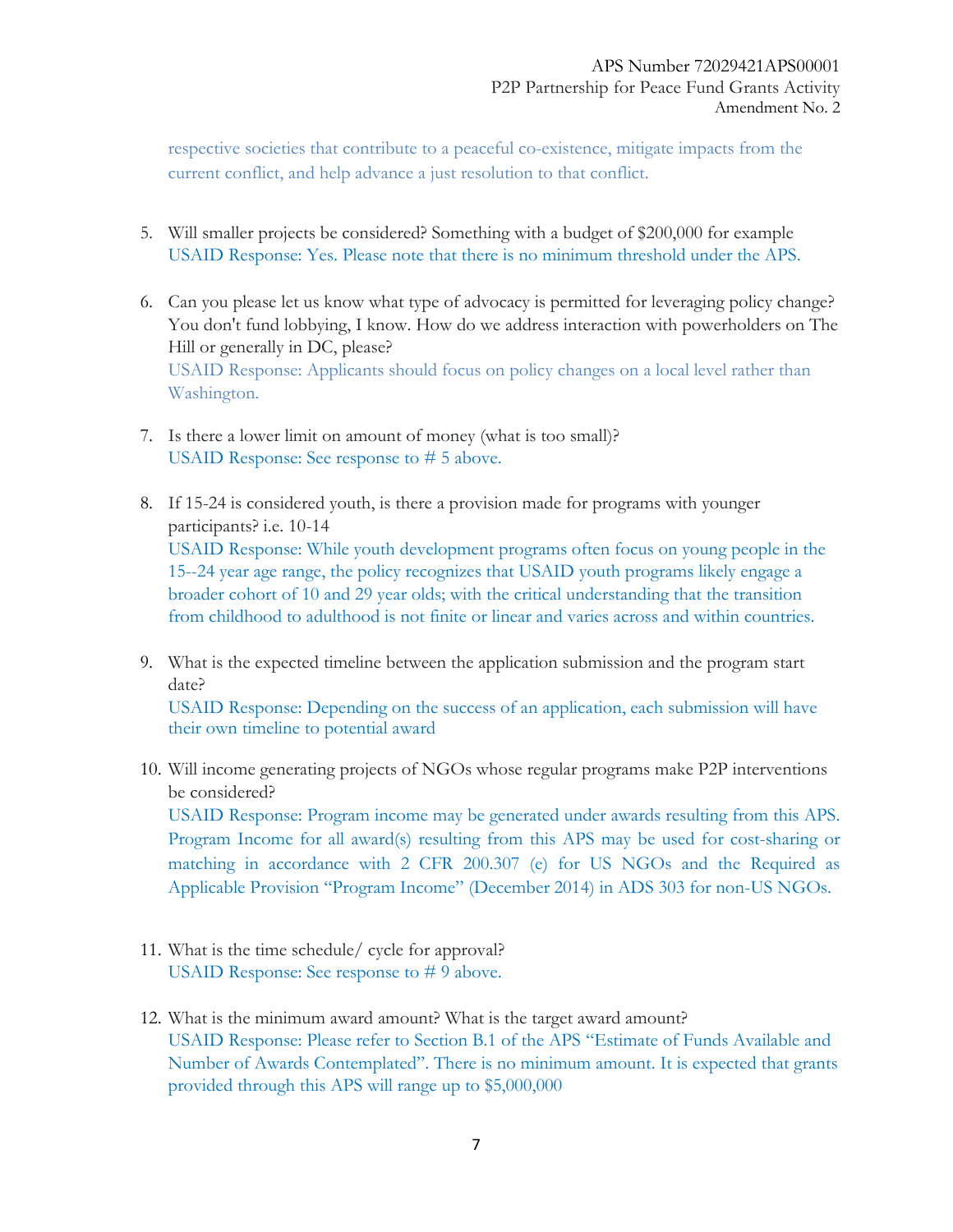- 13. Does a non-profit itself need to be based in Israel/West Bank/Gaza? Or could it be based elsewhere? USAID Response: No. See response to # 9 above.
- 14. Do we need to address all 3 objectives in on application? USAID Response: Applicants could submit Concept Papers that address one or all three objectives. There is no requirement to address all three.
- 15. Is it intended that we address all three of the objectives in one program design, or can we focus on a couple of them? Further, can we include an objective not given in the NOFO so long as it relates to the themes of the Fund? USAID Response: See response to # 14 above. Proposed programs need to meet at least one of the objectives of the APS.
- 16. Does it need to be a new project? USAID Response: No. Proposed programs can be entirely new or ones that have run successfully in the past as long as they meet the goals and objectives of the APS.
- 17. Does P2P by definition mean that the core activity must involve Israeli and Palestinian or Jewish and Arab participants? Or is it enough that the activities target those populations as indirect/direct beneficiaries? USAID Response: See response to # 4 above. Under this APS USAID expects to target those beneficiaries most affected by the ongoing Israeli-Palestinian conflict
- 18. I apologize if this was answered already, as a whole, are Arab and Jewish Israeli beneficiaries an option or does it have to be Palestinian/ Israeli population? USAID Response: See response to #17 above.
- 19. Are Druze and Bedouin communities considered potential beneficiaries? USAID Response: See response to #17 above.
- 20. Can you clarify the call's stance on supporting Jewish-Arab people to people activities, will they be considered USAID Response: See response to #3 above.
- 21. The CMM program in earlier years included Jordanians as participants/ target audience. What is the situation in this APS? Can Israeli / Palestinian activities also held in Jordan be acceptable expenses? USAID Response: This APS is a stand-alone Funding Opportunity and has no link to the USAID/WBG CMM Program. Expenses in general need to be allowable, allocable and reasonable to the proposed program. In the cases where applicants are selected to move to the second phase of the selection process, this review will be conducted between USAID and the applicant during the Co-Creation stage.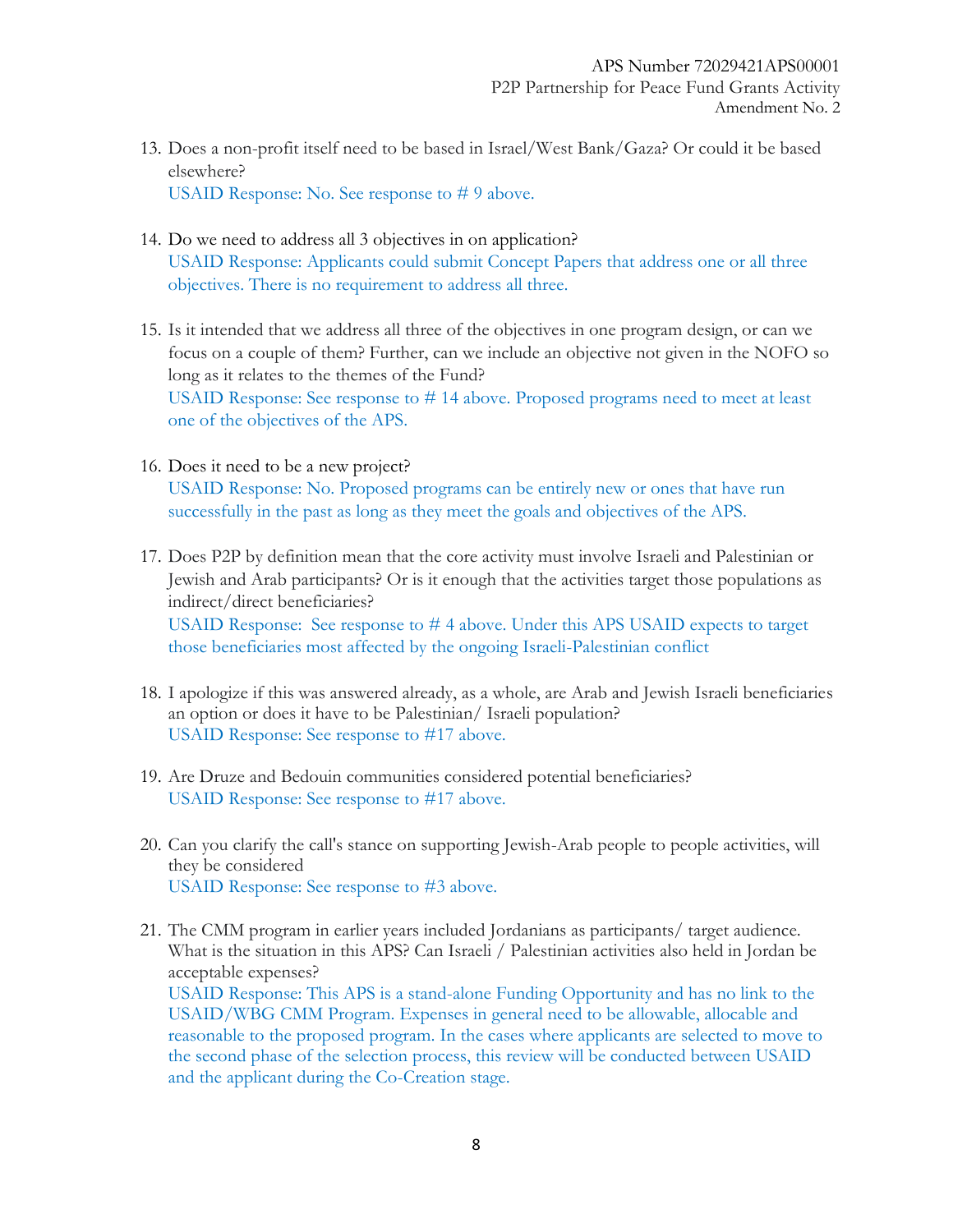22. Will you facilitate partnerships between applicants?

USAID Response: Applicants are welcome to propose partnership ideas as long as it helps meet the goal and objectives of the APS. Identifying potential consortia and partnerships may also take place during the Co-Creation stage under Phase II.

- 23. What is the percentage of the partner regarding the total project budget? What is also the admin cost percentage? USAID Response: This is up to the applicants to determine. Please submit the best application that will meet USAID criteria and objectives of this APS
- 24. Is there a max % of the project that USAID will fund? USAID Response: See response to #12 above.
- 25. With respect to procurement guidelines, are water pumps/local irrigation system considered eligible costs? USAID Response: Expenses in general need to be allowable, allocable and reasonable to the

proposed program. In the case where applicants are selected to move to the second phase of the selection process, this review will be conducted between USAID and the applicant during the Co-Creation stage.

26. Is USAID using an evaluation chart with points specified to evaluate the concept note? Can the chart be shared?

USAID Response: See Section E 'Application Review Information' of the APS. Subsection 2.a states the following: "Applications will be reviewed and evaluated in accordance with the following criteria shown in descending order of importance (i.e. Criterion #1 is more important than Criterion # 2):

- o Selection Criterion # 1: Technical Approach
- o Selection Criterion # 2: Institutional Capacity
- 27. What is the relationship here between USAID and State Department/Embassy in evaluating concept notes?

USAID Response: All concept papers received will be evaluated by a USAID Merit Review Committee (MRC) for responsiveness to the merit review/evaluation criteria outlined in Section E. USAID may designate officials outside of USAID as they deem appropriate to act as procurement evaluation officials on behalf of USAID.

- 28. Do you have any recommendations how much "weight" should be given to different questions in the Concept Paper? USAID Response: See response to #26 above.
- 29. Will you be offering feedback to individual organizations whose concept notes are not accepted?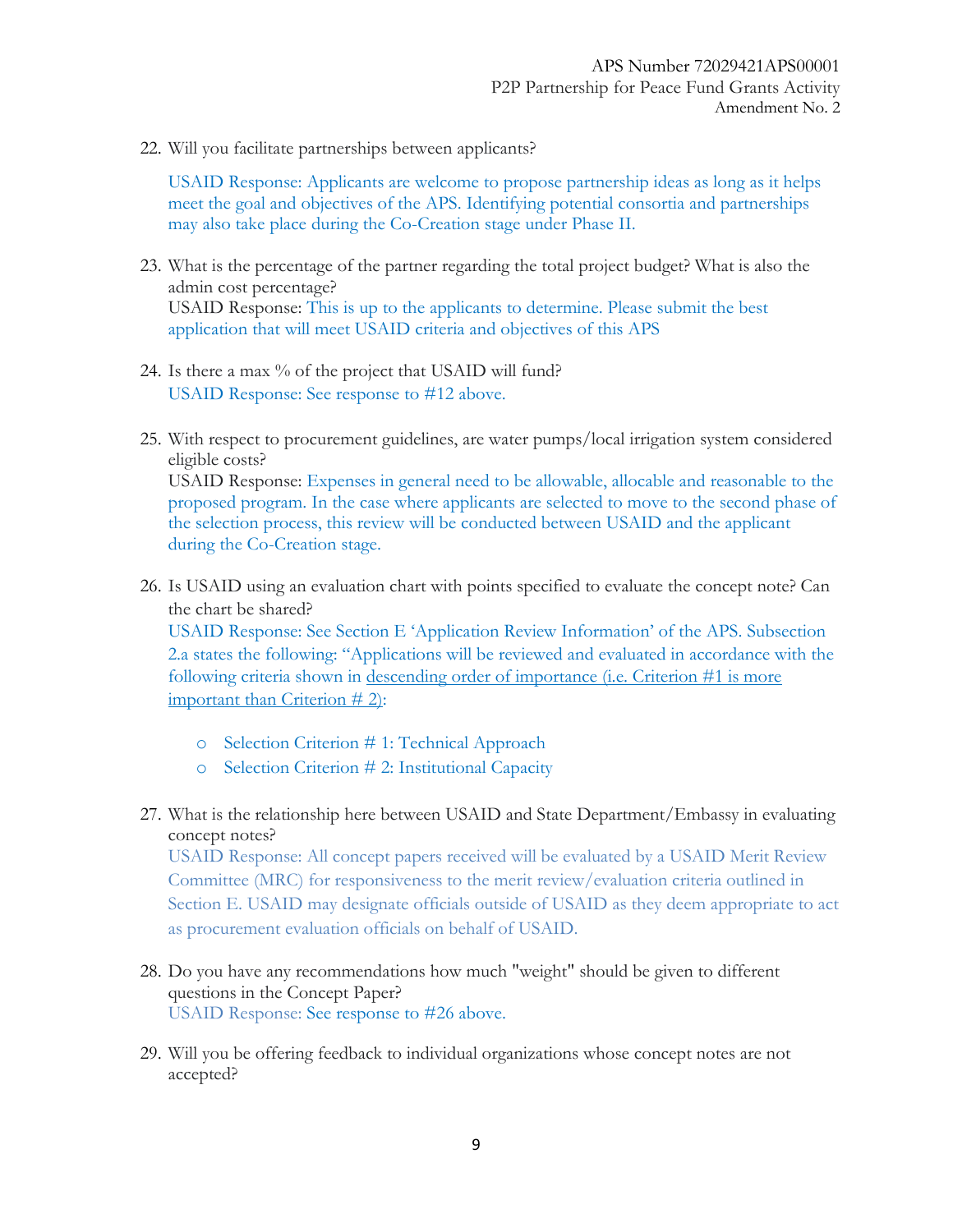USAID Response: Applicants may request feedback on their application within 10 calendar days of receiving USAID's notification response.

- 30. Will the merit review criteria for the concept note phase be made public in advance? USAID Response: See response to #26 above.
- 31. Other than the 7 page concept note, what else needs to be submitted in round 1? And do all the organizations involved (if it is a collaborative effort) need to be SAM/DUNS/NCAGE registered before submission of the concept note? USAID Response: A Concept Paper application is the only requested submission during Phase 1. While SAM registration is not required to submit a concept paper, it is highly encouraged that applicants start the registration process as early as possible given technical difficulties that may arise.
- 32. Can American Identities perform as leading partner? Must they be non-profits? If not what should be their legal status? Is it allowed to have American companies as leading partners? How many projects can be funded if we are not leading it? Is there a grid that shows how much points each of the sections is worth? USAID Response: See response to #1 and #26 above.
- 33. Can you include an explanation of the difference between MEPPA and MEPI USAID Response: MEPPA is referring to the 2020 Nita M. Lowey Middle East Partnership for Peace Act (MEPPA) legislation. The legislation is attached to the APS as Annex 4. MEPI is reffering to the U.S.-Middle East Partnership Initiative (MEPI) Program under the of the Bureau of Near Eastern Affair's Office of Assistance Coordination (NEA/AC) offers assistance, training, and support to groups and individuals striving to create positive change in the society. More about this initiative can be found at the following link: [https://il.usembassy.gov/education-culture/exchangescholarship-programs/middle-east](https://il.usembassy.gov/education-culture/exchangescholarship-programs/middle-east-partnership-initiative-mepi/)[partnership-initiative-mepi/](https://il.usembassy.gov/education-culture/exchangescholarship-programs/middle-east-partnership-initiative-mepi/)
- 34. Will you be accepting requests for meetings with organizations to discuss a potential project and the process? USAID Response: No. The only discussions USAID will enter into with Applicants will be during Phase 2, the Co-Creation Stage.
- 35. If we're debating between different projects, can we consult with you on those as well? USAID Response: See response to #34 above.
- 36. From USAID's perspective, can organizations submit multiple concept notes either at once or in sequence (whether the first is accepted or not)? USAID Response: There is no restriction to the number of applications an organization submits.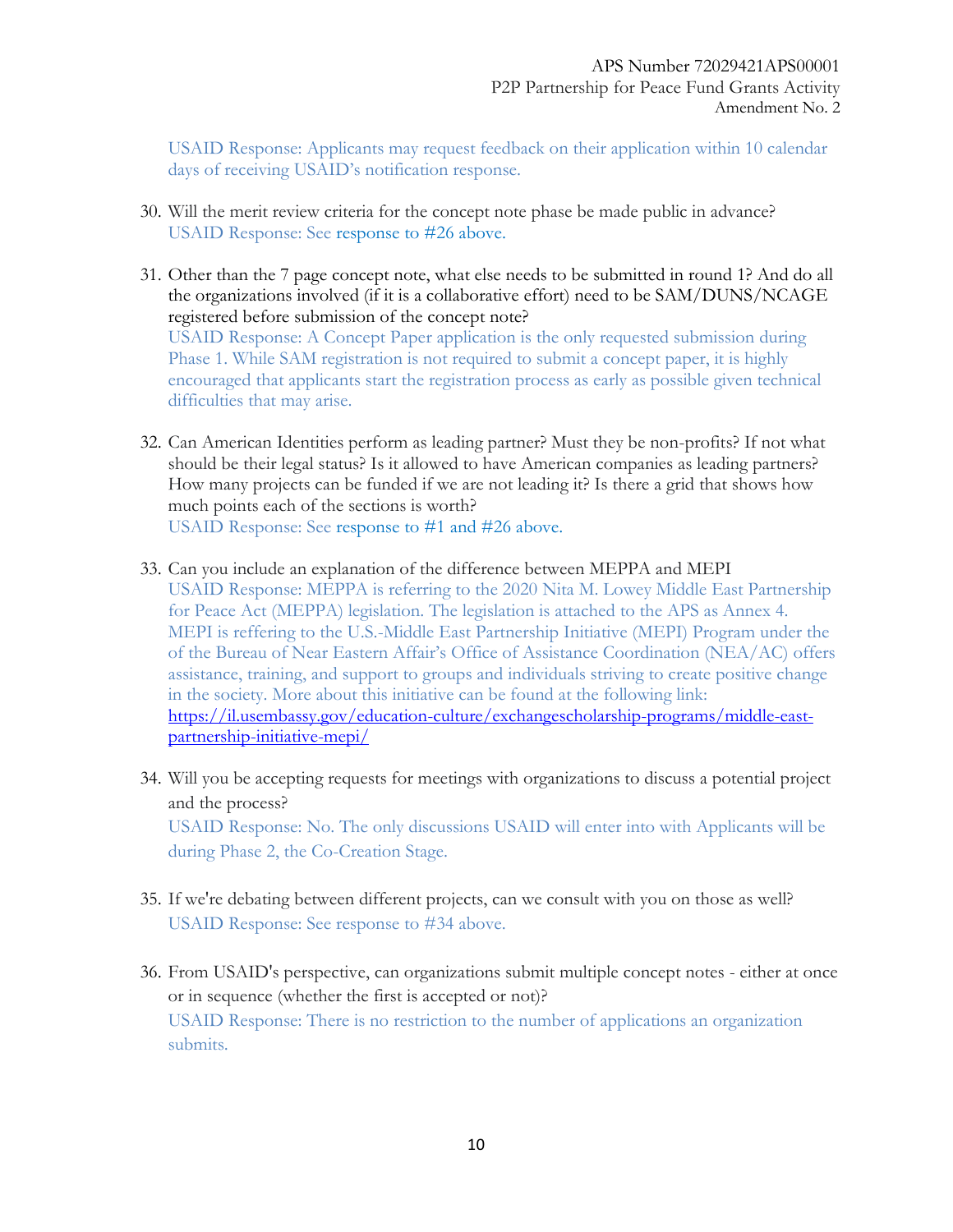37. If the concept note is submitted towards the end of the application year, can we still apply for three years?

USAID Response: Yes.

38. If we applied for CMM and were rejected, can we apply with the same project, assuming it meets the criteria?

USAID Response: As previously stated, this APS is a stand-alone funding opportunity and has no relation to prior USAID/WBG/CMM opportunities issued in the past. Applications submitted need to respond to the subject APS's instructions, goals and objectives.

- 39. Under the "alternate contact" can it be a person outside the submitting organization? USAID Response: It is up to the applicant to make that determination.
- 40. Should the cover page include the organization's information or should it be detailed within the 7 page long concept paper?

USAID Response: The 7 Page Concept paper includes the following sections:

- 1. Cover Page;
- 2. Technical Section;
- 3. Institutional Capability.

Section D.5 details the information that should be included in the Cover Page (limited to 1 page) which includes the organization's information and other program related information.

41. Section B.4. talks about the awards taking the form of a "grant, a fixed amount award or a cooperative agreement". This distinction is not mentioned elsewhere. Can you elaborate on this?

USAID Response: The distinctions between the mechanisms can be found under Section F.2 'Types of Awards' of the APS. Please note however, that USAID/WBG is not requesting you to apply with a stated mechanism. This determination will be made collaboratively between USAID and the applicant during Phases 2 and 3 of the procurement process based on the applicant's proposed program, type of organization, financial, technical and organizational capabilities.

- 42. Does USAID have an expectation for how long the co-creation / full application process will run (ideally)? We realize this may depend on the complexity of the process, etc. USAID Response: See response to #9 above.
- 43. Does USAID have an affirmative goal in the co-creation phase to try to get the project in order for final approval? Or is it simply to offer technical advice and to test the waters to see if the concept/submitting org can clear the bar?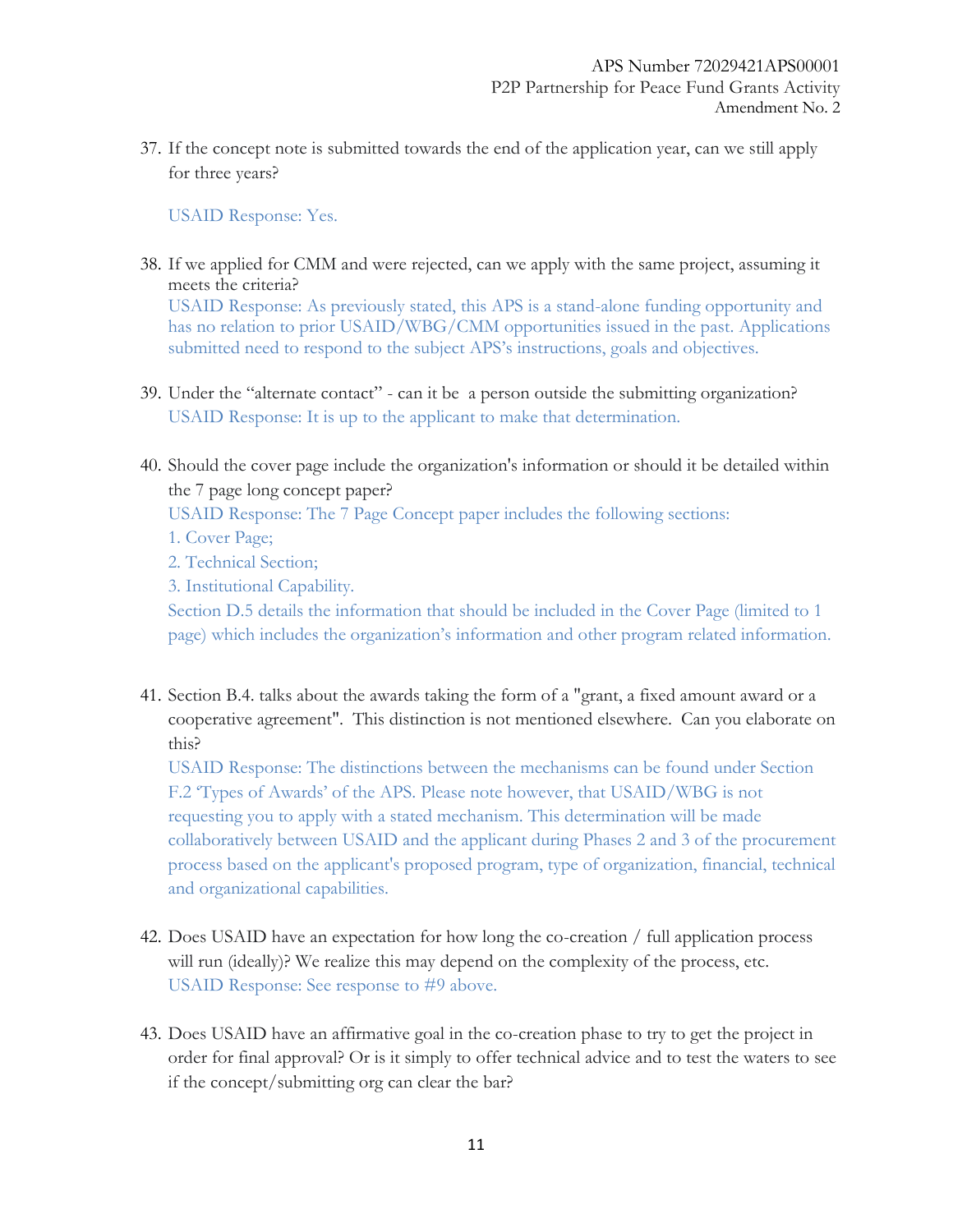USAID Response: A detailed description of the objective of Phase 2, the Co-Creation stage is included under Section D of the APS.

- 44. Can there be a partnership between an Israeli based NGO and an NGO in Europe? USAID Response: Yes
- 45. Can an NGO request more than \$5M?

USAID Response: As stated under Section B of the APS, USAID expects that grants provided through this APS will range up to \$5,000,000. As such, applicants should not be exceeding this threshold at the point of application submission.

- 46. What information, if any are we required to submit to USAID regarding beneficiaries participating in the project? USAID Response: Under this APS USAID expects to target those beneficiaries most affected by the ongoing Israeli-Palestinian conflict. Applicants need to demonstrate that within their application.
- 47. If a concept paper is rejected, can a new one be submitted in the same year? USAID Response: Yes that's feasible under the terms of this APS. However, USAID encourages applicants who were unsuccessful in their initial attempt to request a feedback session with USAID and based on that feedback diligently assess whether it will be sensible to re-apply.
- 48. What level of budget details you are expecting at the concept stage i.e. Stage One USAID Response: No budget details are expected at the concept stage. The budget figures requested on the Cover Page of the Concept Paper are plug figures only.
- 49. Is there a limit for how many concept papers we can apply for? USAID Response: There is no limit stated in the APS. Please also refer to response # 47 above.
- 50. You spoke previously about giving an emphasis on shared societies programs that promote economic dev. and growth. Is this a requirement? Are innovative programs to promote coexistence in other fields also acceptable? USAID Response: No, that is not a requirement. Yes, all applications responding to the goal and objectives of the APS are acceptable.
- 51. What is the timeframe allowed for projects' duration? USAID Response: See Section B.2 of the APS which states the following: "The period of performance for the grants is expected to range from several months to three years."